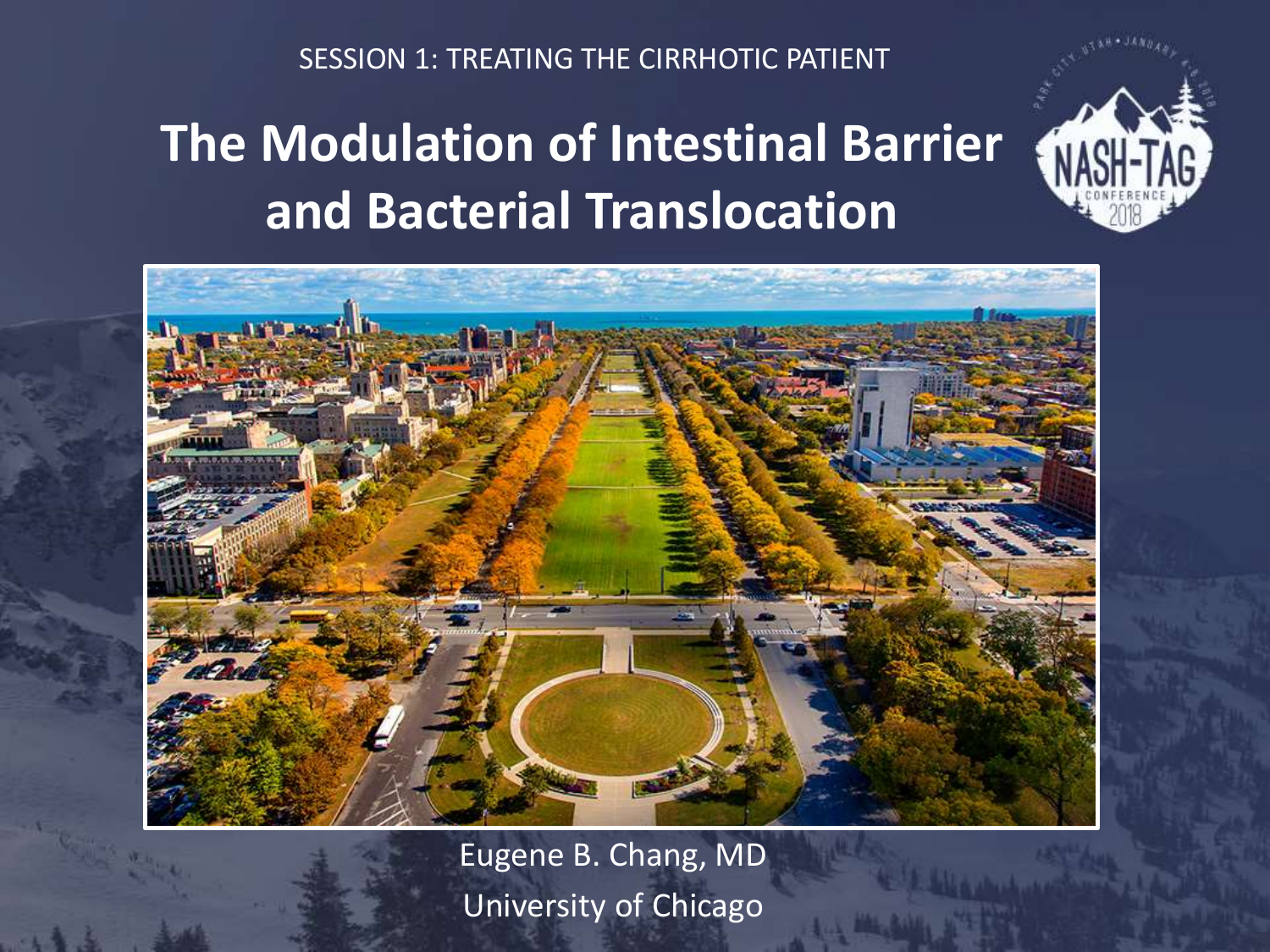

# **No financial or commercial disclosures**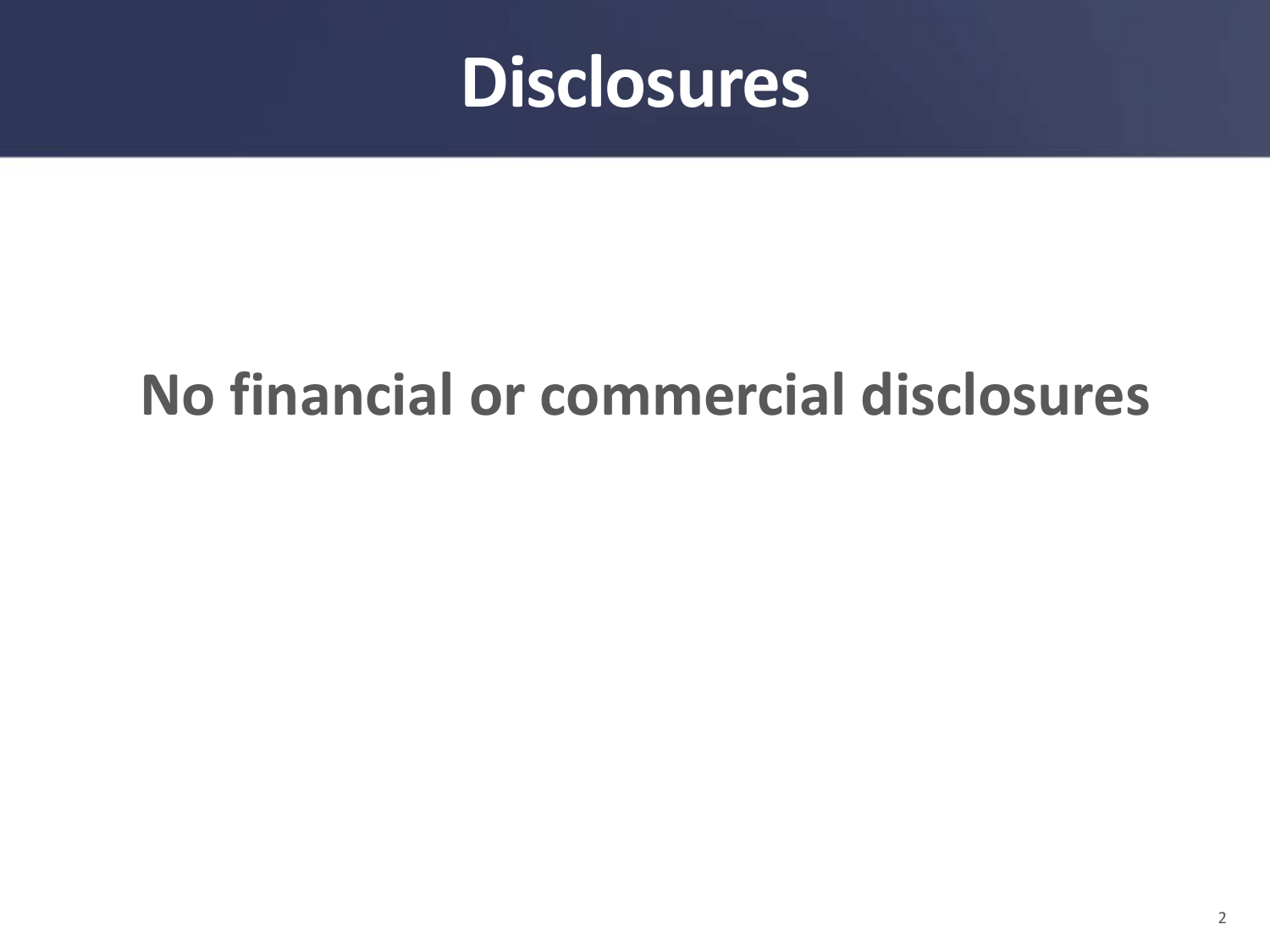# **Increased Intestinal Permeability and Bacterial Translocation in Cirrhosis**

- **Observed both clinically and experimentally**
- **Clinical implications:** 
	- Sepsis
	- Portosystemic encephalopathy
	- Spontaneous bacterial peritonitis
	- Hepatorenal syndrome
	- Cardiovascular complications
- Changes in gut microbiota
- Causality dilemma?

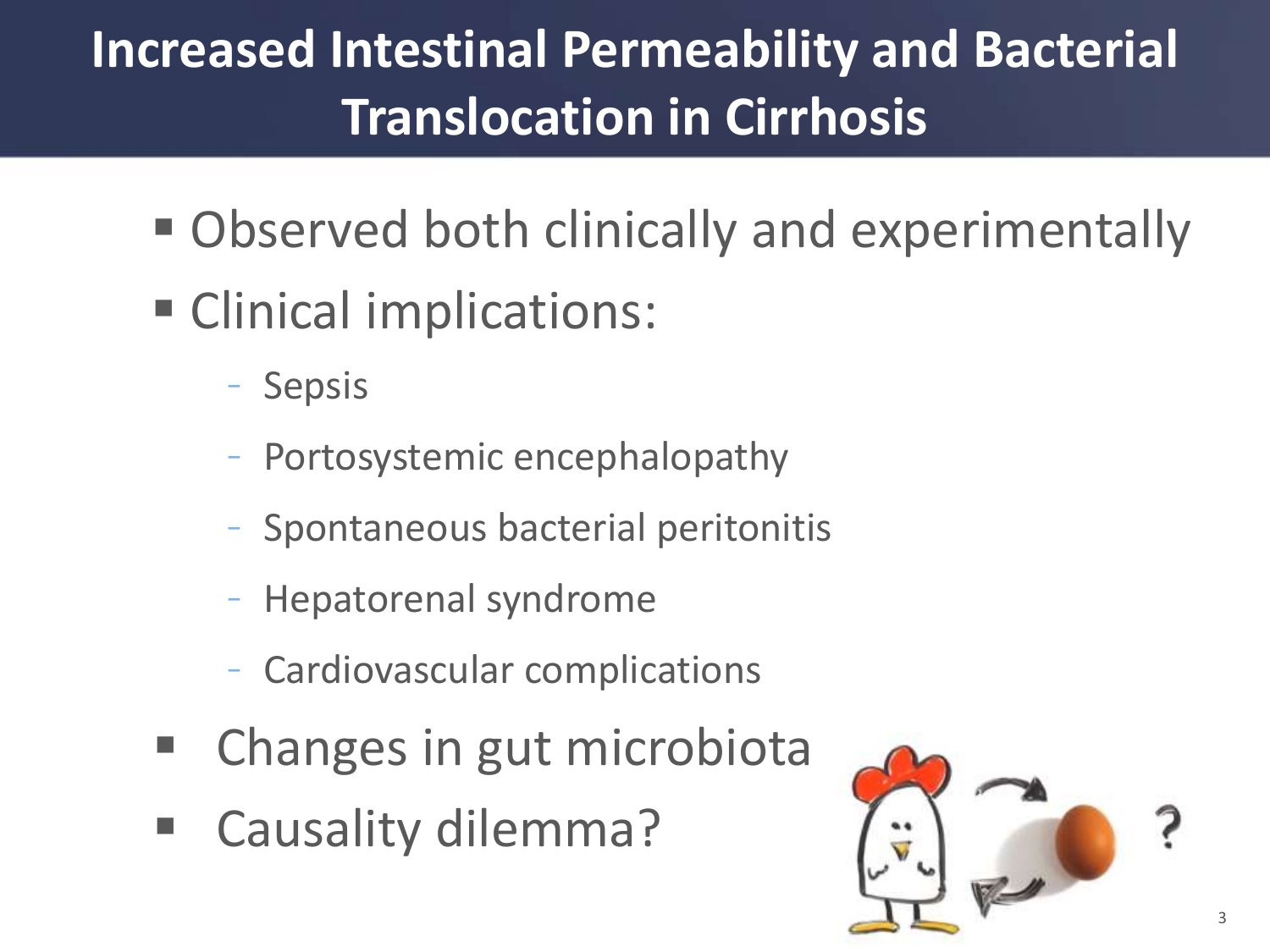## **Increased Intestinal Permeability and Bacterial Translocation in Acute Liver Injury (Bile Duct Ligation)**

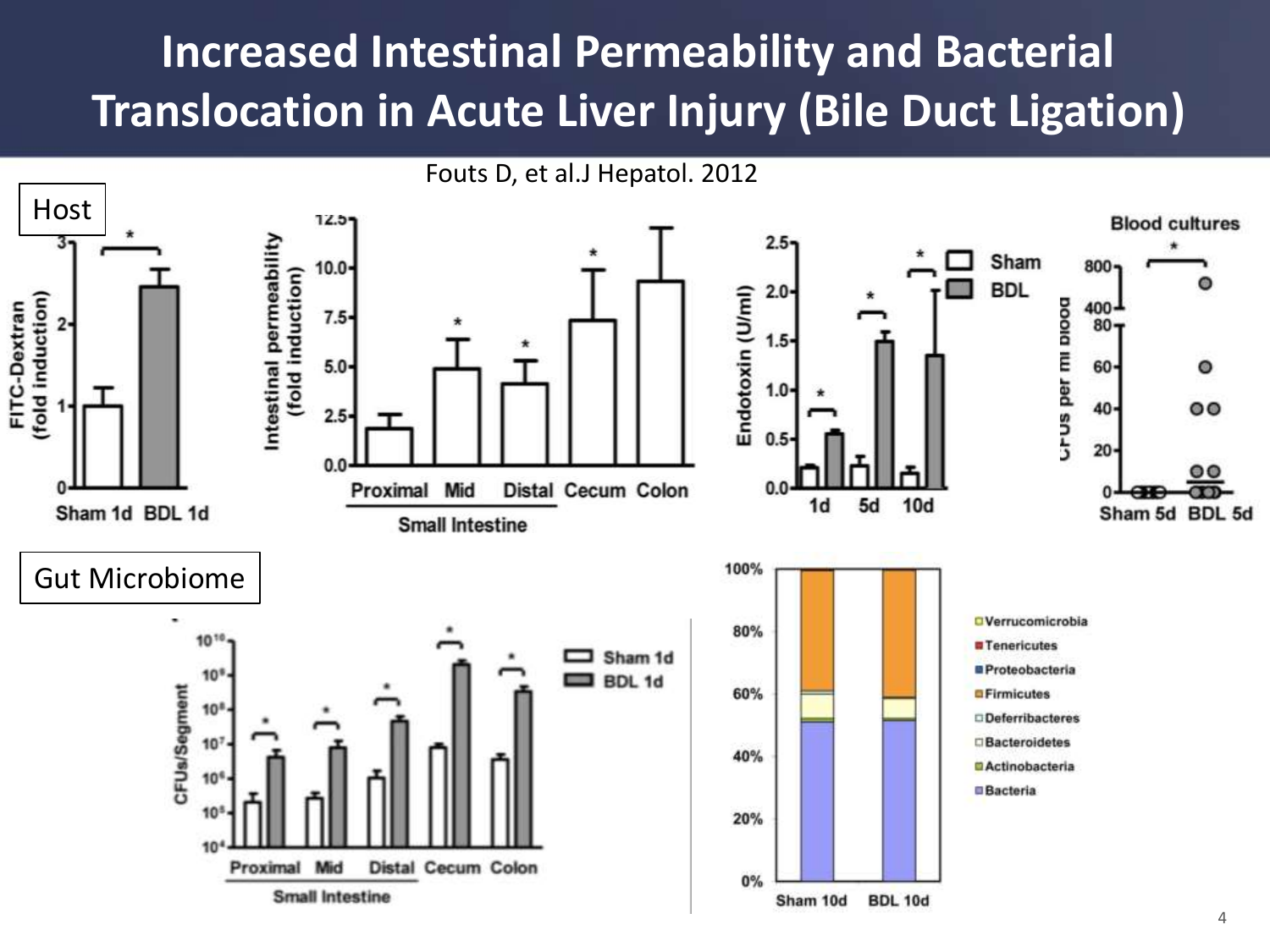## **Increased Intestinal Permeability in** *FR11***-/- mice fed HFCD Associated with the Development of Steatohepatitis**

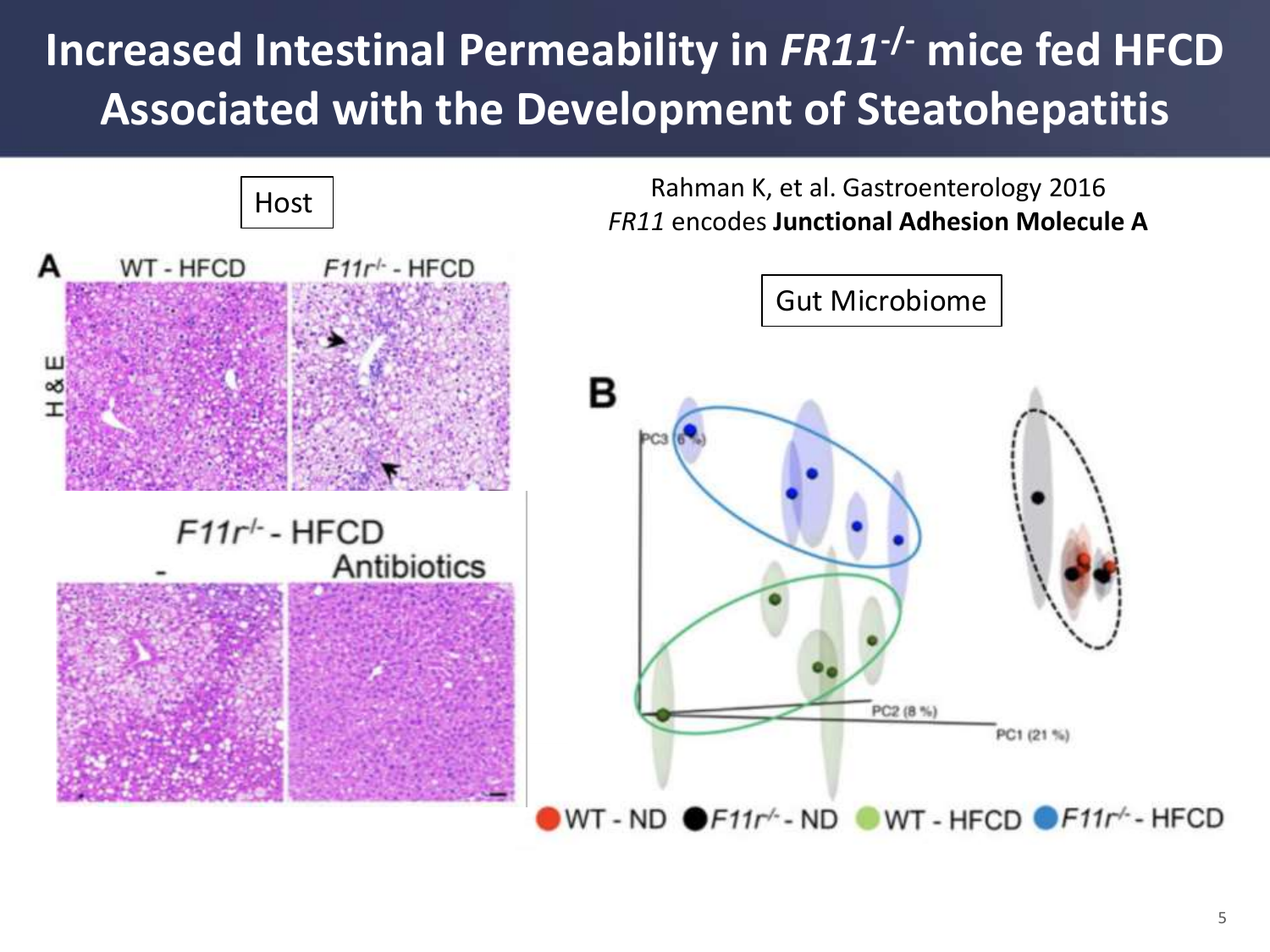## **Are there Effective Interventions for Increased Intestinal Permeability and Bacterial Translocation in Cirrhosis?**

## **Targeting host pathways directly**

- Pregnane X-receptor (PXR) counter-regulates endotoxin mediated inflammation and maintains the integrity of intestinal epithelium
- Bile acids and FXR agonists
- Cytoprotective Stress Proteins (Hsp70, HMGB1)
- Manipulating the gut microbiome
	- Antibiotics
	- Pre-, pro-, and post-biotics
	- Fecal Microbiota Transplant (FMT)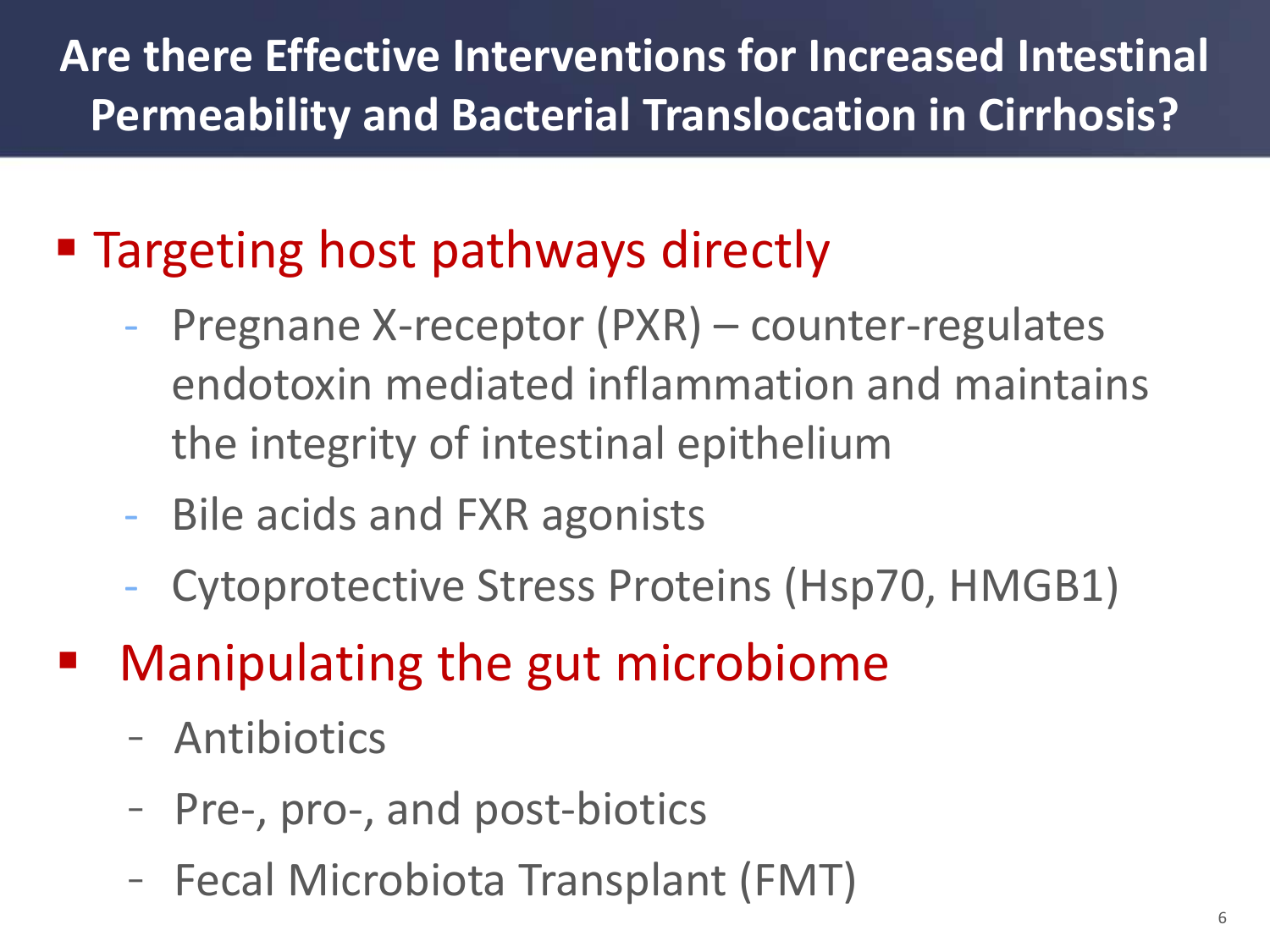## **Antibiotics for Prophylaxis and Treatment of Intestinal Barrier Dysfunction and Bacterial Translocation**

## **Pros:**

- Effective (neomycin, metronidazole and ciprofloxacin)
- Rifaximin alters functional, but not compositional profile (Bajaj J, et al. PLoS One 2013)

### Cons:

- Non-specific (collateral damage)
- Limited use for prophylaxis: (Multi-drug antibioticresistance*, C. difficile*)
- Systemic off-target and side effects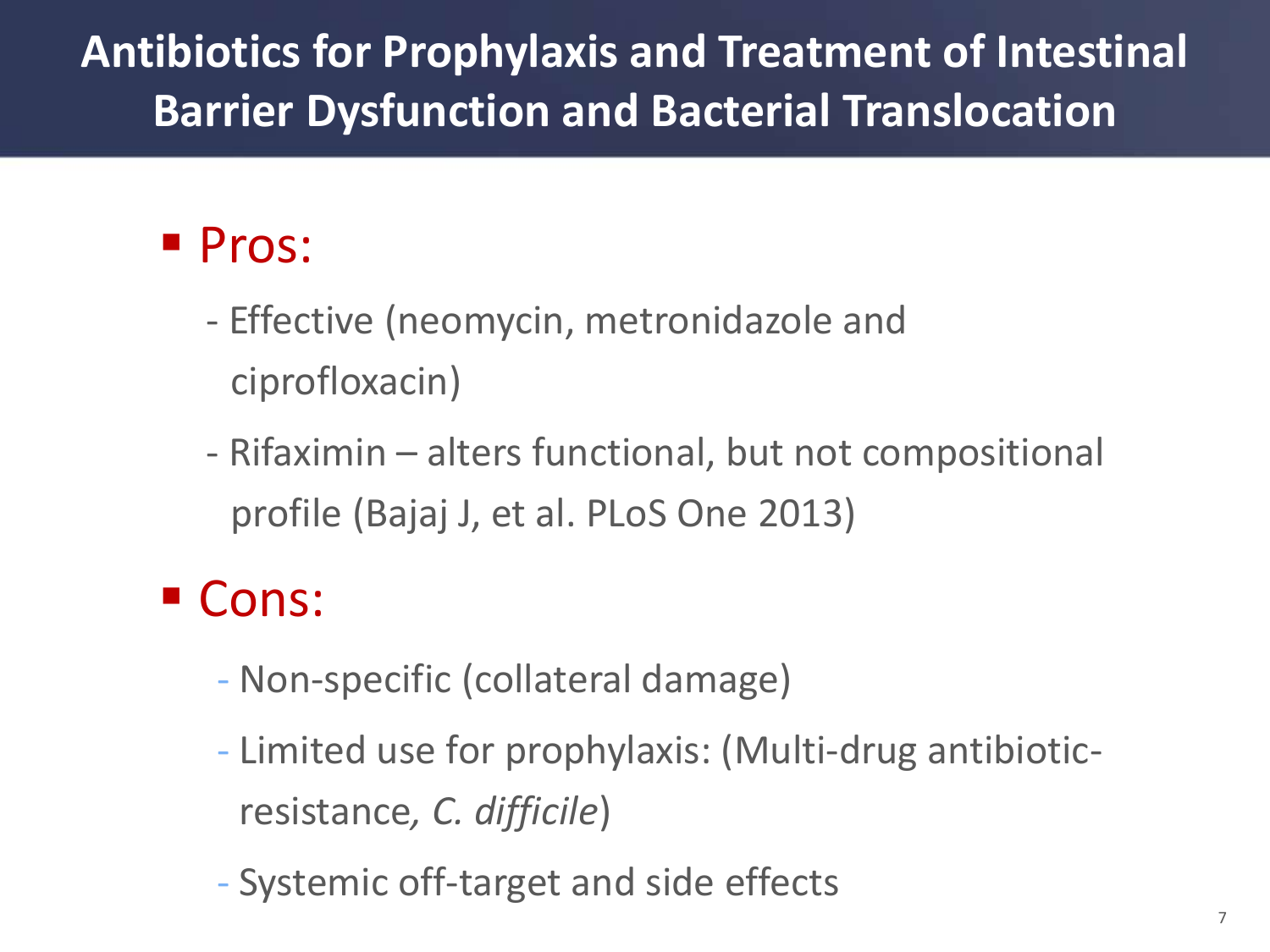### **How Effective are Pre-, Pro-, and Post-biotics as Interventions for Increase Intestinal Permeability and Bacterial Translocation in Cirrhosis?**

*Lactobacillus salivarius* **LI01 or** *Pediococcus pentosaceus* **LI05 in CCl4- induced liver cirrhosis**  Shi D, et al. Sci. Reports 2017

**RCT of multispecies probiotic vs. placebo in human subject with cirrhosis.** Horvath A, et al. Alim. Pharmacol Ther. 2016

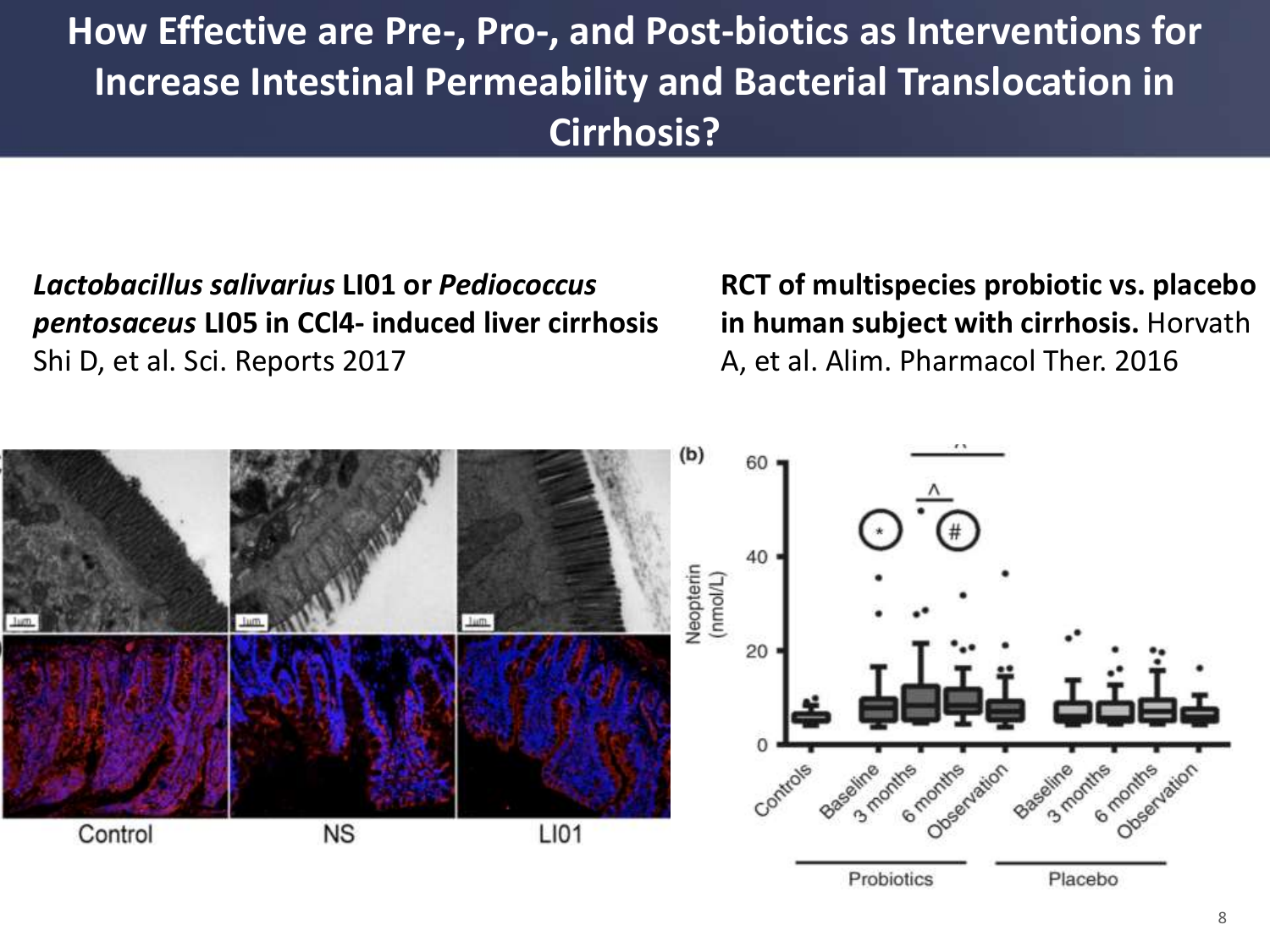# **Can we do better? What are the challenges and unmet needs?**

■ Chicken and egg scenario – Can the vicious cycle be broken?



- What is a healthy microbiome? How can "good" and "bad" microbes be distinguished?
- Limits and technical challenges of studying the gut microbiome.
- Incomplete annotations and low resolution of microbiome analysis
- Limitations and in-the-box approaches of clinical study design
- Interventional goals (prevention, prophylaxis, treatment, restoration?)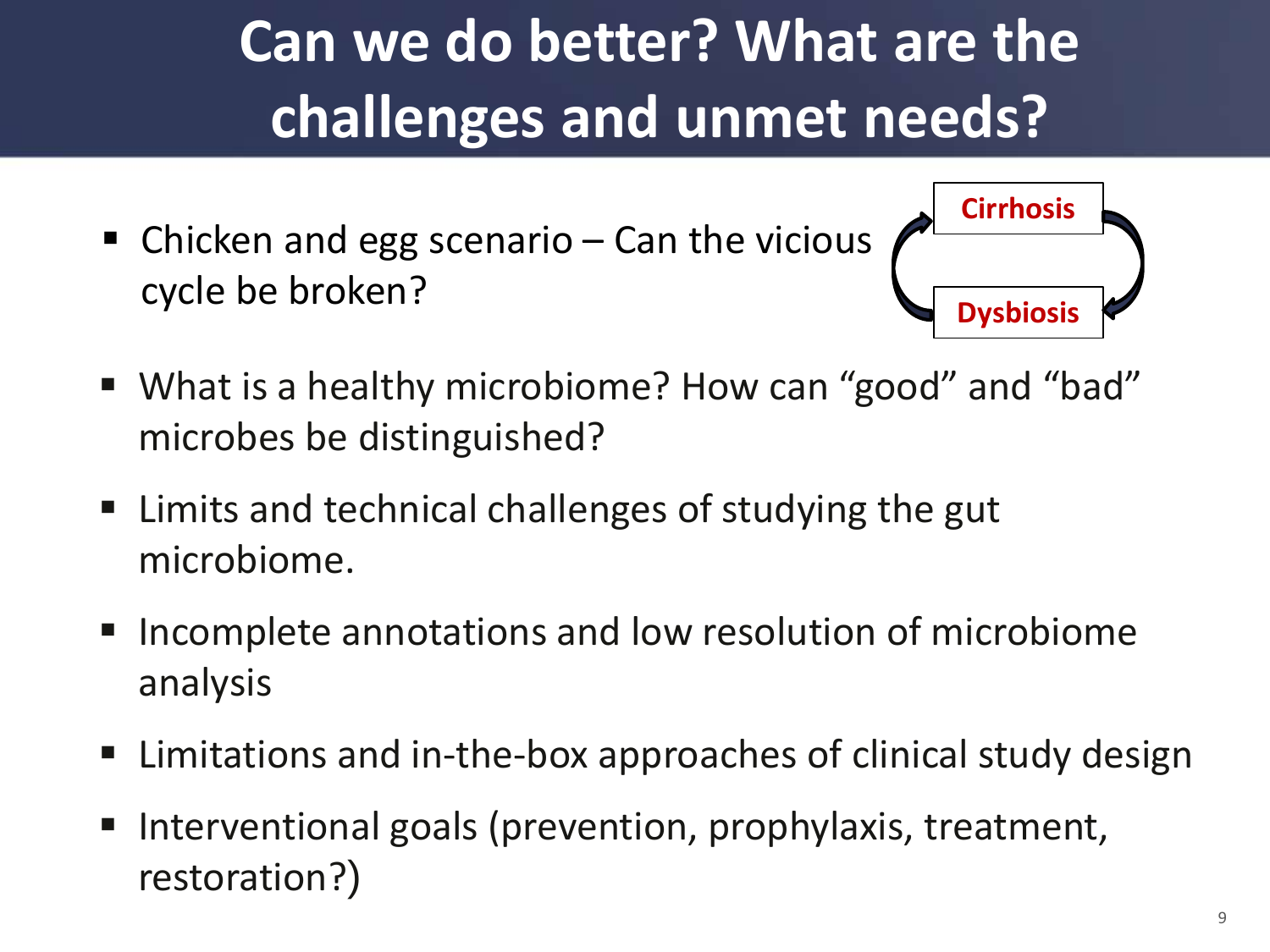**Fecal Microbiota Transplant from a Single Stool Donor Improves Hepatic Encephalopathy: A Randomized Clinical Trial**

(Bajaj J, et al. Hepatology 2017)

- Open-lab, randomized clinical trial with 5m followup in men with cirrhosis.
- 5 day pre-treatment with broad spectrum Abx, followed by a FMT x 4 within a 30 day period
- *Primary outcome*  Safety of FMT c/w SOC
- *Secondary outcome*  serious adverse events (SAE), cognition (PHES, Stroop), microbiota, and metabolomic changes.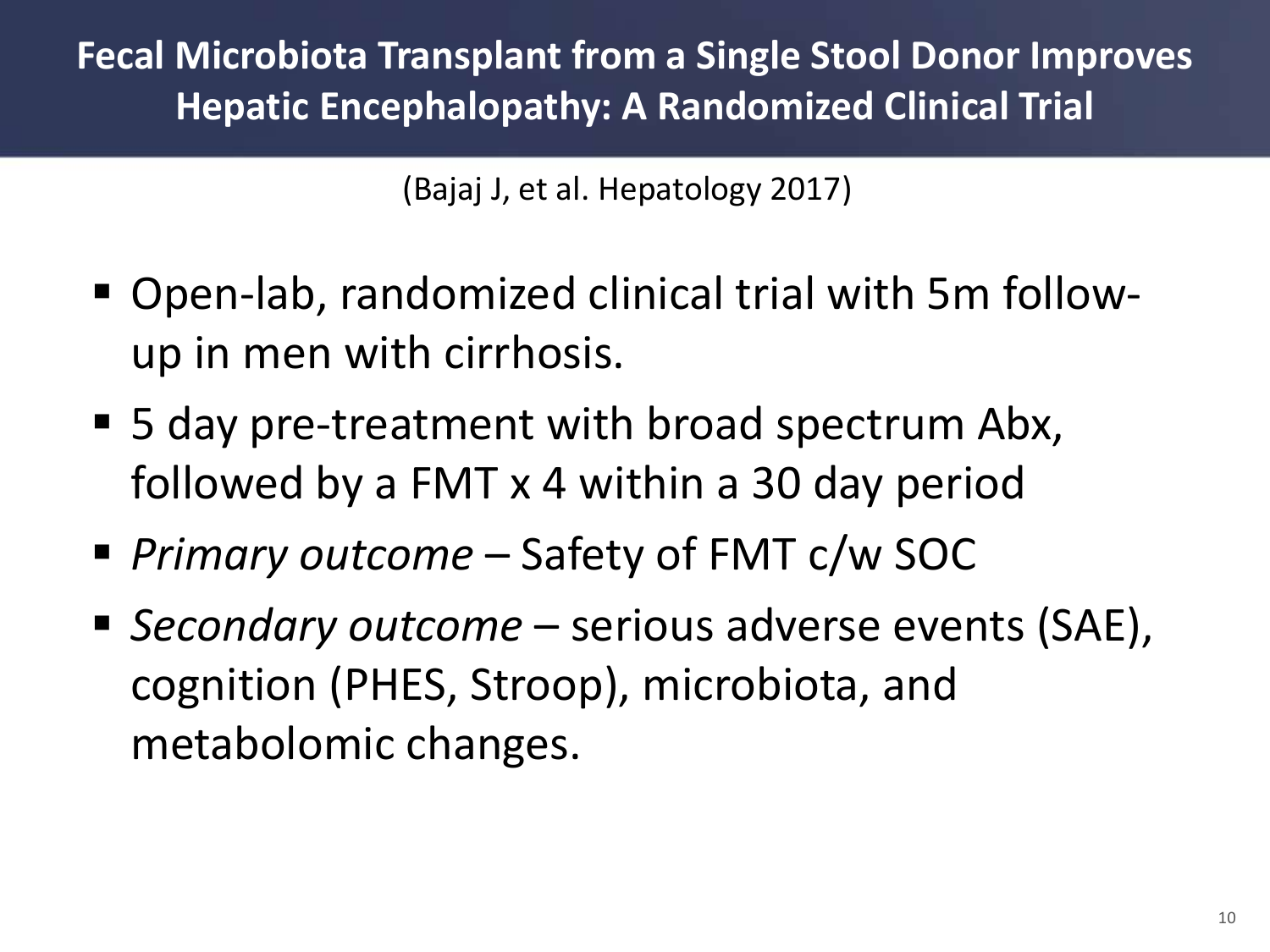**Fecal Microbiota Transplant from a Rational Stool Donor Improves Hepatic Encephalopathy: A Randomized Clinical Trial**

(Bajaj J, et al. Hepatology 2017)

### **Results**:

- FMT was well tolerated and no significant adverse effects observed.
- Significant improvement in HE with FMT

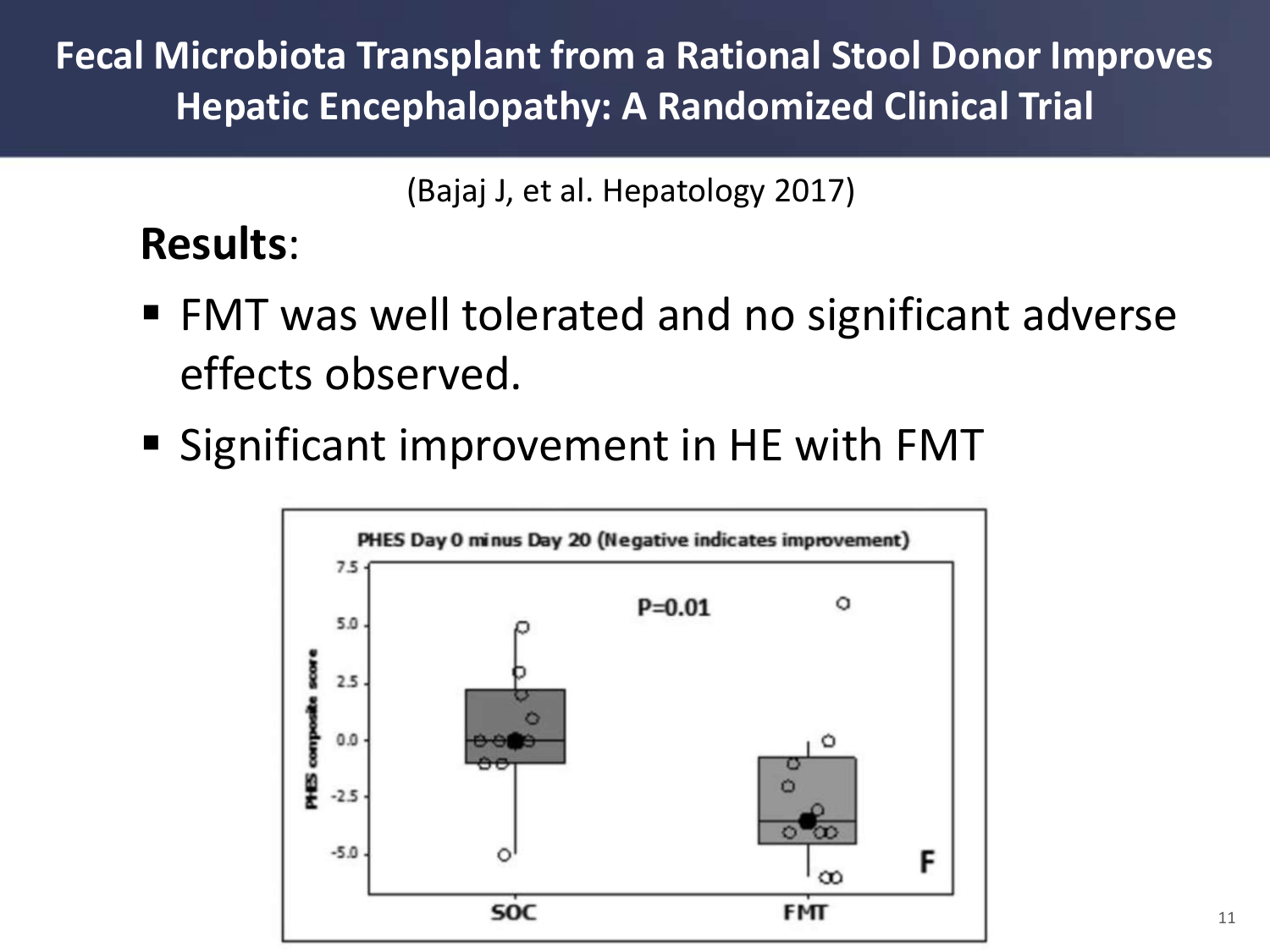**Fecal Microbiota Transplant from a Rational Stool Donor Improves Hepatic Encephalopathy: A Randomized Clinical Trial**

(Bajaj J, et al. Hepatology 2017)

## **Results**:

- **FMT reduced hospitalization**
- **Transient drop in MELD score and microbial** diversity following pretreatment Abx – restored post-FMT
- **Increased Ruminococcaceae, Bifidobacteriaceae,** and Lactobacillaceae (well represented in donor FMT).
- \*Standard of care group did not receive pretreatment ABx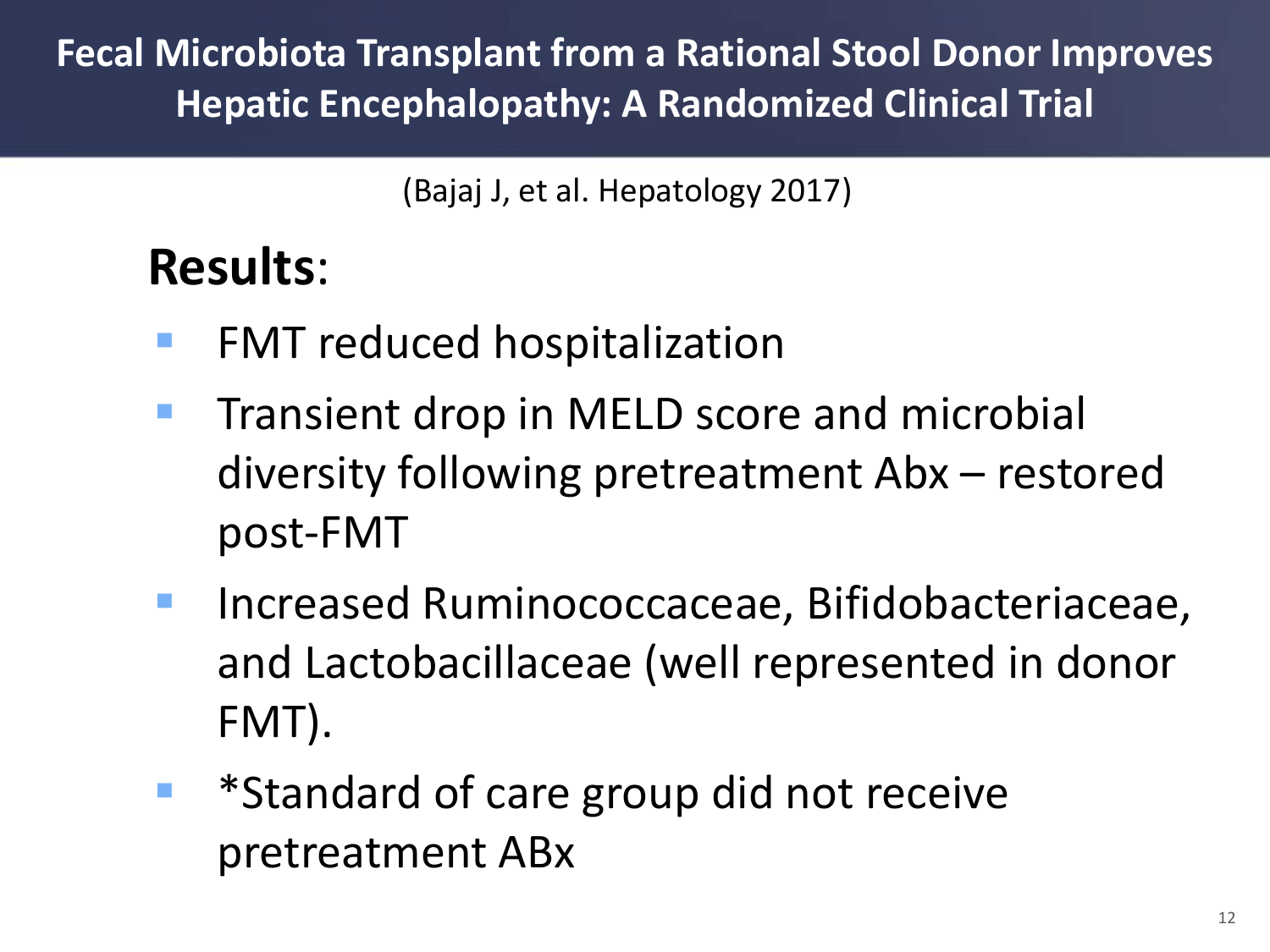## **Unmet Needs and Opportunities**

#### **Breaking the vicious cycle**

- Earlier intervention (before ESLD)
- Host targets: Development of new compounds targeting host nuclear receptors, TJ complexes, immune function, inflammatory mediators, fibrosis, etc.
- More effective and lasting microbiome-based approaches
	- FMT
	- Defined FMT
	- Specific or Genetically-modified commensal strains
	- Prebiotics, post-biotics

#### **More precision and less empiricism**

- ID of specific microbial targets and mediators
- Advances in technologies for both clinical and experimental studies
- Application of high resolution bioinformatics to ID strain- and genomic-level virulence elements
- Better definition of a "healthy" microbiome in the context of the individual and disease

#### **Better pre-clinical models coupled with human-subjects related research 13**